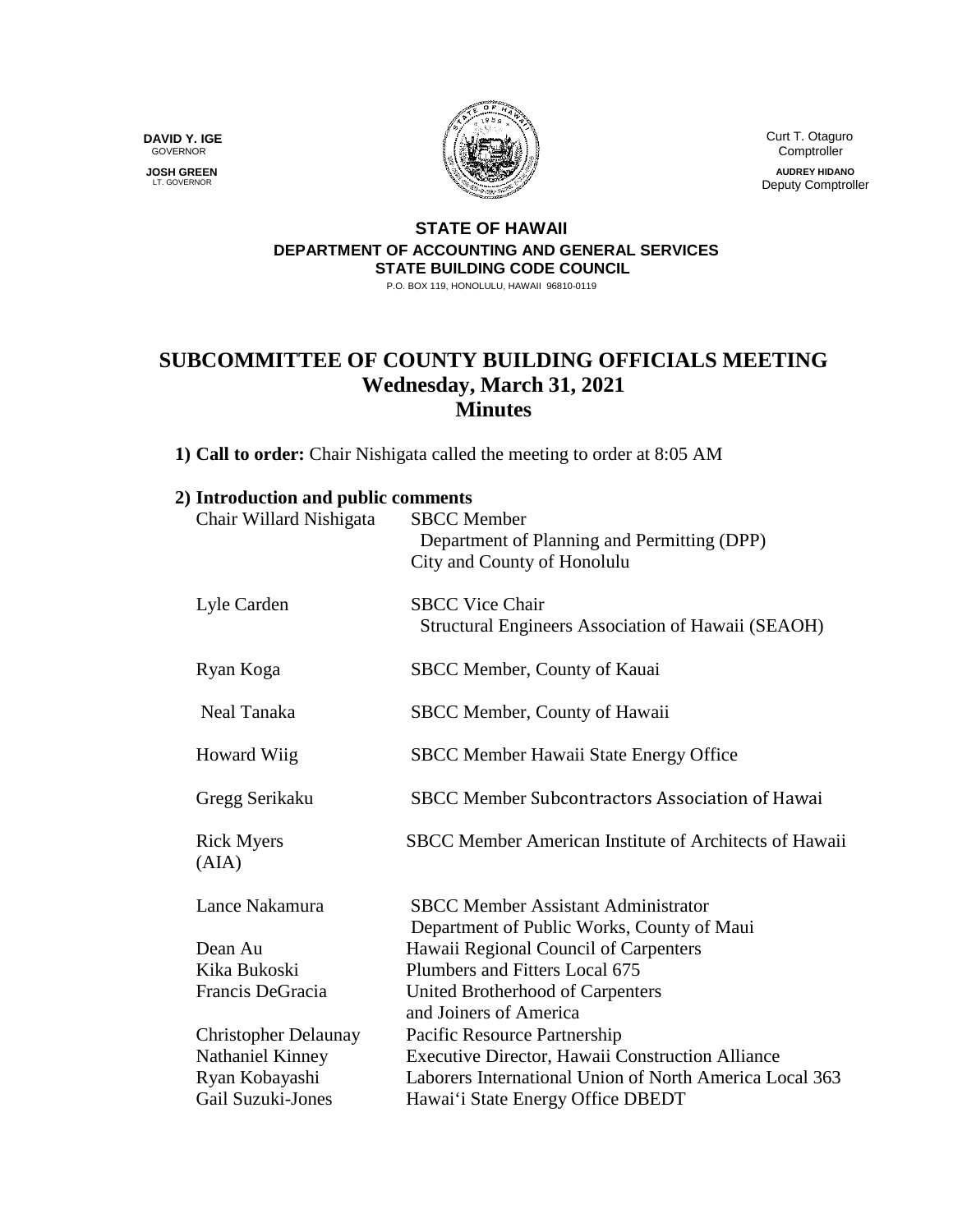Minutes –March 31, 2021 Page 2 of 3

| Brian Lee    | <b>LECET</b>                          |
|--------------|---------------------------------------|
| Max Newberg  | Hawaii Regional Council of Carpenters |
| Gary Chock   | Martin and Chock                      |
| Gary Lum     | <b>State Fire Council</b>             |
| Pane Meatoga | Hawai'i Construction Alliance         |

## **3) Review and approval of minutes.**

Mr. Nakamura motioned for approval, Chair seconded, all vote aye.

## **4) Discussion of proposed amendments to the 2018 International Building Code (IBC.)**

The Chair asked Mr. Delaunay if he wanted to take up Chapter 17 and Section 3113 separately or in tandem. Mr. Delaunay responded that they should be taken up in tandem.

Mr. Delaunay testified that both Chapter 17 and Section 3113 are in violation of HRS 107-26. They replace standard county procedures and are broad enough in scope to include factory-built housing. In permitting private sector employees to inspect, health and safety are not necessarily taken into account. The process also gives factory built housing a competitive advantage. He gave an example of components built In China where one module in 50 is inspected. The entire shipment is then subjected to truck transport, an overseas voyage which may include storms and another truck ride, all of which may cause shifting and possible damage.

The chair asked others wishing to testify to indicate so by registering in chat. Dean Au testified that he agreed with Mr. Delaunay, noting that government inspectors who are licensed to inspect for health and safety, inspect all aspects of homes, including looking for cracked pipes and loose electrical wires.

Brian Lee said that he could not find written testimony on the SBCC website. Mr. Rogers replied that testimony is usually posted after meetings.

Ryan Kobayashi said that HRS 107-26 prevents the adoption of Chapter 17 and Section 3113 and that each county should adopt the 2018 IBC on its own. He said that government inspectors are trained to look after the public's health and safety while industry inspectors are paid to look after the manufacturer's interests, possibly cutting corners.

Lyle Carden said that Chapter 17 includes criteria regarding the strength of building components and directions on the placement of components. If the entire Chapter 17 were deleted, the provisions for additional testing by qualified individuals would be eliminated.

Mr. Carden pointed out that Section 3113 covers building trailers and does not include housing.

Gary Chock said that he helped craft the HRS 107-26 language, and that the word "procedures" was deliberately included. He said that this issue had been covered many times, and that the SBCC defined which materials were critical for safety.

If you require an auxiliary aid or accommodation due to a disability, please contact (808) 586-0696 or email at [state.bcc@hawaii.gov](mailto:state.bcc@hawaii.gov) by January 15, 2021.